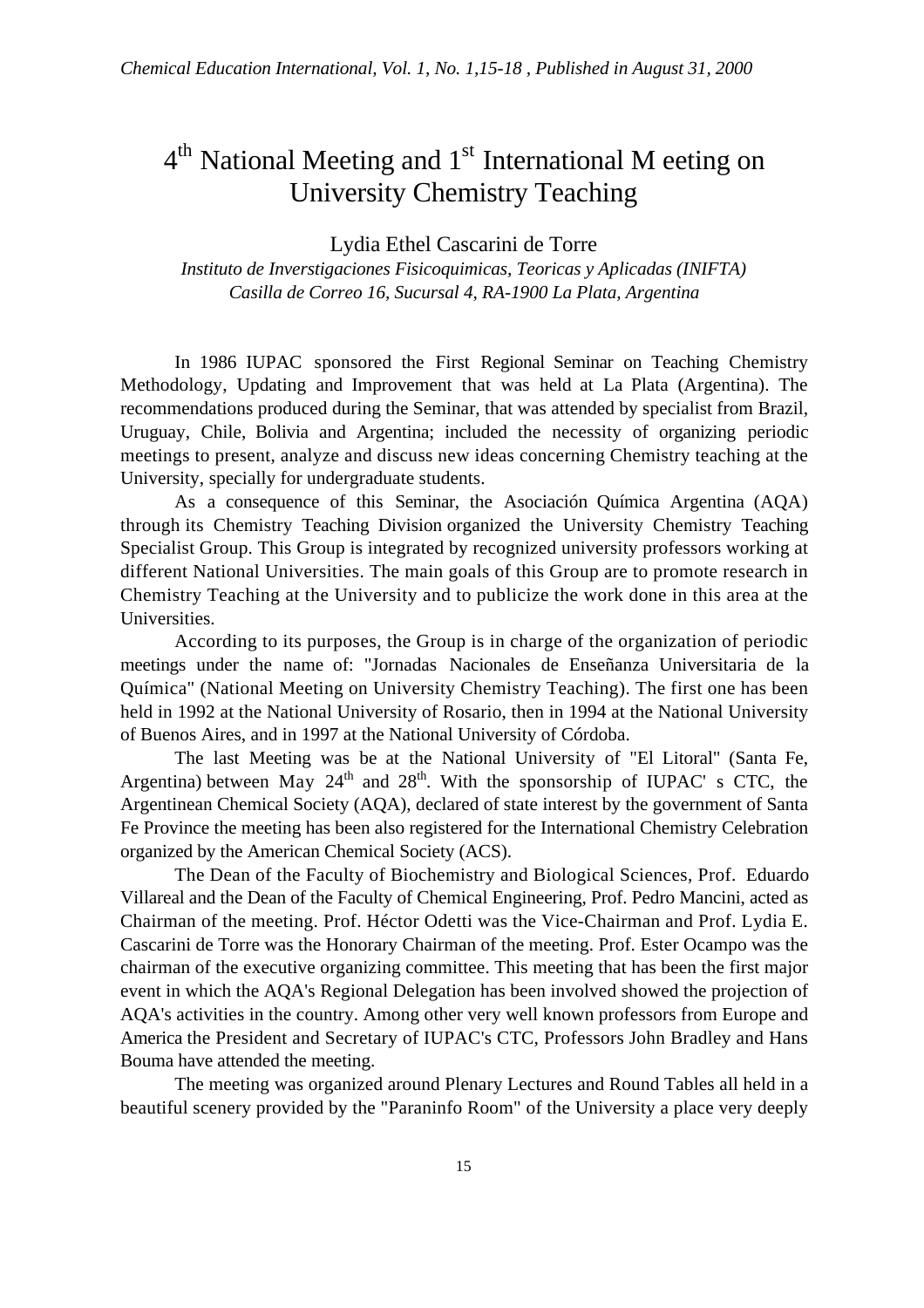related to the history of Argentina since it has been the place where the country Constitution has been voted. The meeting activities were complemented with poster exhibitions, workshops and special group's discussions. More than two hundred papers have been presented by a similar number of professors that attended the sessions. Some selected papers were given a special space for their presentation.

The organizers planned several sections for poster presentations:

- Chemistry, sustainable development and environment.
- Computational Chemistry and educative technologies.
- Chemistry Curriculum and evaluation.
- Secondary School University transition within the framework of the Educative Reform.
- Chemistry Didactics.
- Chemistry Teaching and Industry.
- Projects devoted to the improvement of Chemistry Teaching at the University.

Papers of very good quality have been presented in all sections that have been authored by university professors some of them exhibiting a long and successful career as professors and researchers.

After the Opening Ceremony the first plenary lecture was given by John Bradley, professor of the University of the Witwatersrand, Johannesburg where he is the head of the Chemistry Education group and where he had also developed a cooperation program (UNESCO - CTC) on microchemistry for which he has developed a very nice experiments kit. The main goal of this project is to promote the development of the experimental chemistry overcoming its main problems originated in security, waste disposal, and budget and teachers level. The kit that is designed for individual work includes simple worksheets has been successfully employed in developed as well as underdeveloped countries. Prof. Bradley has performed a large number of workshops mainly in countries with low resources with the aim of revitalize the education in chemistry. His lecture attracted the attention of such a number of attendants that a workshop was organized to show the use and to explore some of the possibilities of the experiment kit. The kit is commercialized by Somerset Educational - Crewe- Brown Av. Somerset East 5850, Republic of South Africa.

The second plenary lecture was given by Prof. Hans Bouma who discussed a very interesting topic that belongs to science philosophy: "Tension between Religion and Science: Hostile Environments". He said among other things that "Between (Christian) religion and the sciences regularly clashes have been observed, ostensibly flashes of lightning as a consequence of tension built up between both fields. A very early and notorious case is the clerical lawsuit against Galileo in 1633. But vehement discussions also took place e.g. regarding the age of the earth, the evolution theory which still is a bone of contention in some of the United States, and the future of the universe, just to mention a few examples". During his lecture he has presented the positions of scientists and theologists. As a consequence of experience and based on the fact that both use different languages, he concluded that both science and religion should follow parallel paths and never cross.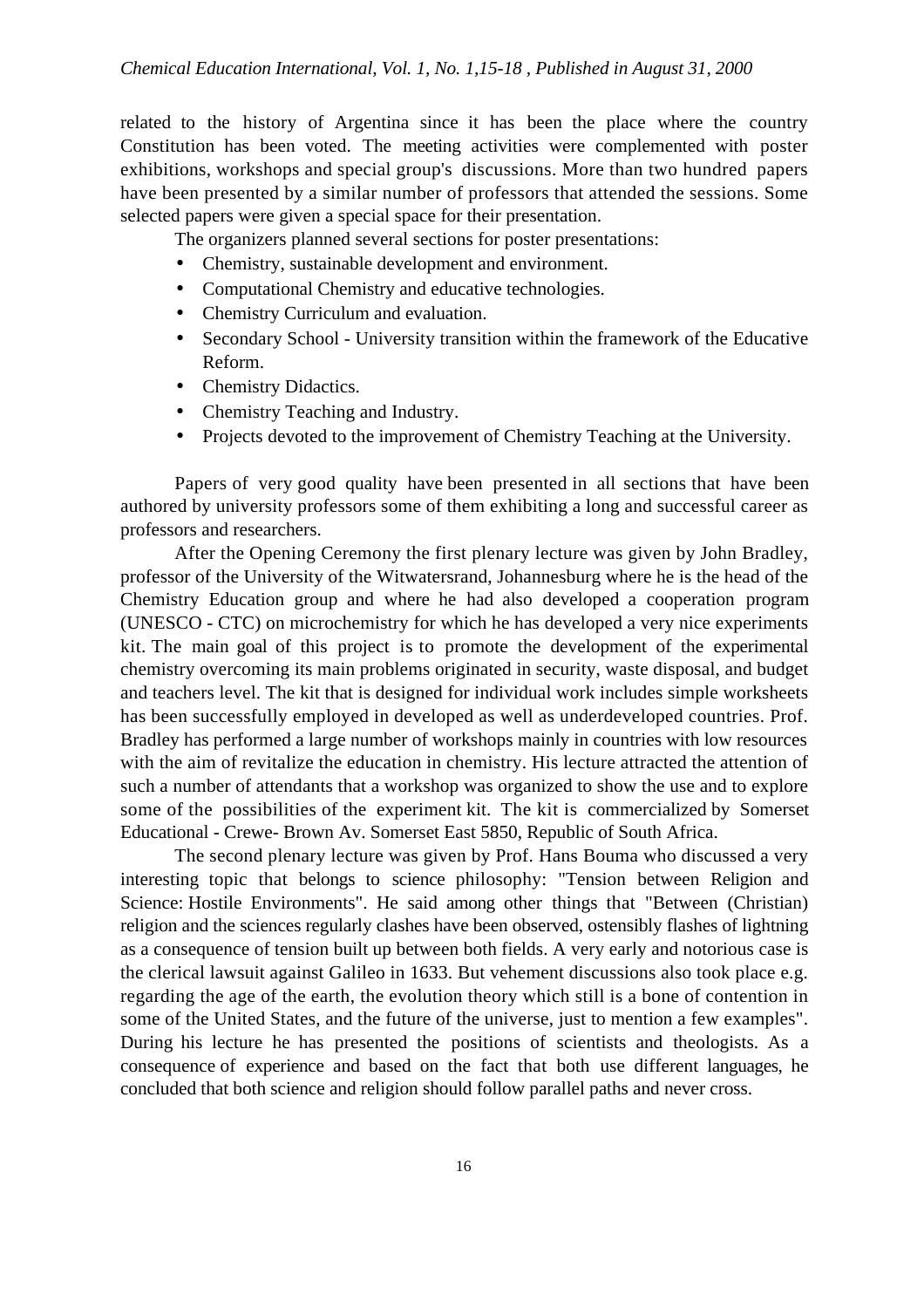Professors Marisa García and María Grompone presented a very careful and practiced lecture on a subject that they entitled: "Chemistry Education and Industry: Short University Carreers with Technological Profile". Within the framework of a Program for Technical Enhancement, financed by the Interamerican Development Bank (BID), they carried out interviews with professionals working at the most representative industries of their country, Uruguay. Once they had defined the required profile they elaborated a two step proposal. The first should take place at the secondary school level. In Uruguay people attend the technological secondary school between 16 and 18 years old. A basic group of courses aimed to provide a basic education has been planned. These courses are followed by a second group aimed to provide a basic scientific education including the acquisition of habits and hands-on experience. At the end of this stage the student is prepared to perform tasks as laboratory assistant. The second step, two years, completes the profile of a chemical technologist producing a laboratorist with a certain degree of specialization in different areas of industry. This step is in charge of the Consejo de Educación Técnica and the Faculty of Chemistry of the University "De La República". The plan was started in 1997 and the authors are confident on the success of this new educative offer, which implies a conceptual change in technical education in Uruguay. They also believe that it could contribute to improve the relationship between education and industry and at the same time it could serve as model for the region.

Prof. Miriam Medina Mesa developed an interesting subject that she entitled: "Improvement of Curricular Activity for Teaching Chemistry as a Basic Science: Challenge and Necessity". She took as example the design of Chemistry as a discipline for careers to which this science is basic.

The last two lectures have been given by professors from Spain. Prof. Manuela Martín Sánchez, University "Complutense", and Prof. Juan Ignacio Pozo, University "Autónoma", both from Madrid. Prof. Martín Sánchez lectured on the subject: "Experimental work in Chemistry Teaching at Non-University Levels". She began in Henry Bent's line that states that the closest to an ideal situation is the search for equilibrium among all the possibilities. She cited several phrases that consider equilibrium as the path to perfection. This idea has been cited by Apollo's oracle at Delfos and a large number of images engraved in stone that can be found at the University of Salamanca. She considered the lack of equilibrium as very dangerous in Chemistry teaching and cited as example the argument between knowledge and skill. She studied the importance of experimental work as something that must be a part of other works. She supported her ideas on Bent's arguments particularly when she quoted him: "To try that a student comprehend chemistry without experiments is like to try that a blind person could comprehend the color concept". In addition to its usefulness to learn chemistry, experiments are very important for the education and formation of students at the elementary level because they develop observation skills that are very useful for all citizens. She ended her lecture showing some overhead projector and low cost experiments.

Prof. Pozo lectured on the contribution of psychology to the change in chemistry education. He said that present times, where there is a growing necessity of curricular adaptation at all educative stages, new ways of educating, new goals and new contents are